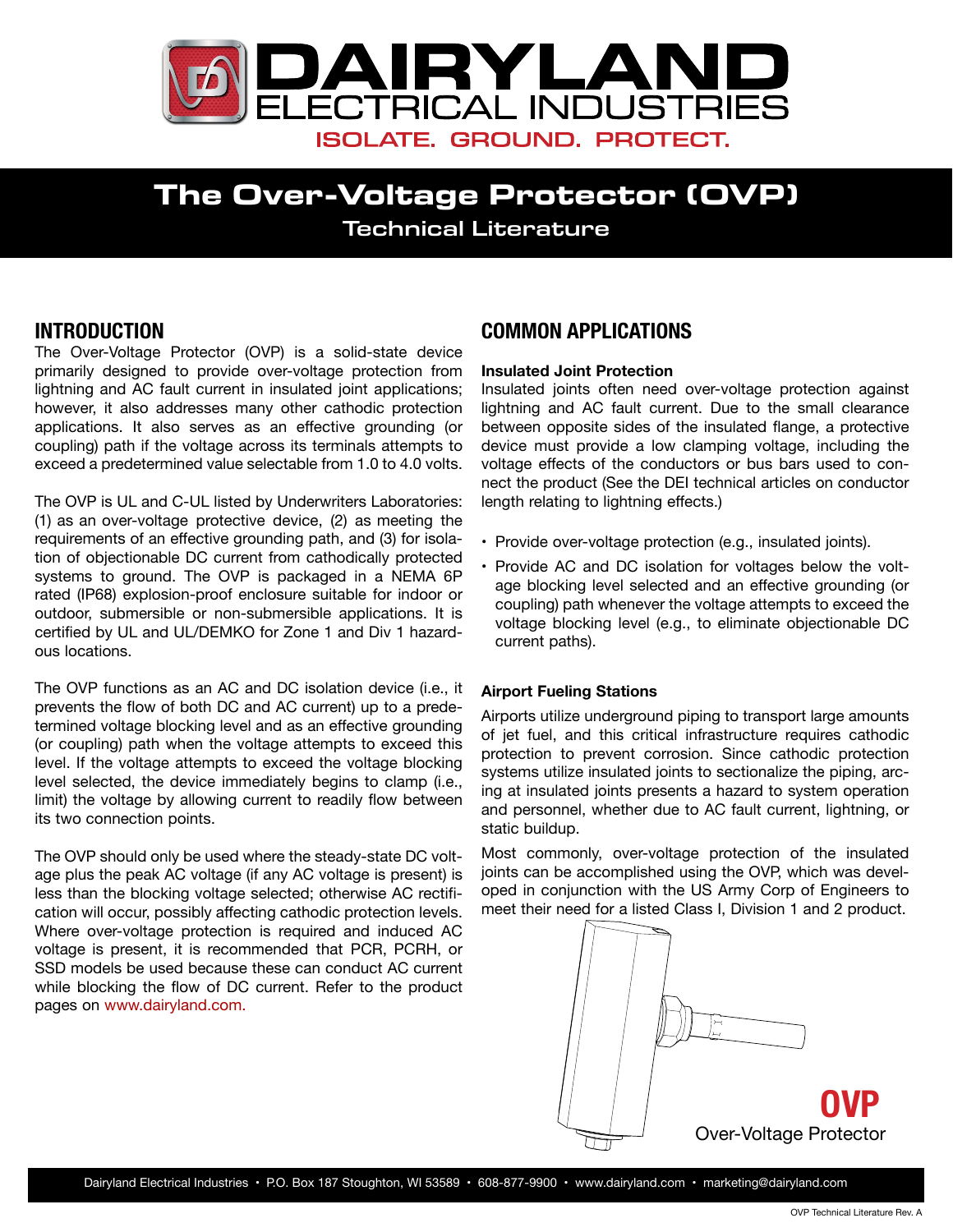## **PRODUCT OVERVIEW**

### **Background**

Most cathodically protected pipelines have insulated joints which are installed for various reasons, such as: (1) where pipeline ownership changes, and (2) to segment cathodically protected pipelines from facilities, within which the piping or equipment is normally grounded (e.g., metering stations, power plants, storage tanks, etc.).

Insulated joints fall into two major categories: field-fabricated insulated joints which are field assembled using insulating materials furnished in a prepackaged kit, and factory-fabricated monolithic insulated joints which are furnished in a short section of pipe to enable welding the joint into the pipeline.

Of these two types, the most common is the field-fabricated version. Most insulated joint kits do not come with a published voltage withstand capability for the finished joint, primarily due to the many variables involved in a field assembly, and the fact that they were initially intended to only block DC cathodic protection voltage. Without voltage withstand data for the joint, a user cannot be completely sure that any device selected to provide over-voltage protection would in fact provide the desired protection.

Manufacturers of factory-fabricated insulated joints do publish voltage withstand data and such joints can be ordered to withstand a specified voltage level.

To provide the highest level of over-voltage protection for any application, it is necessary to: (1) utilize a device that clamps the voltage to the lowest allowable level and, (2) install the device with the shortest possible lead length to minimize the voltage created by lead inductance. The OVP was designed to these criteria, thereby providing the highest level of over-voltage protection possible.

Since insulated joints in many pipelines are by definition a "hazardous location" (depending on the material being transported), the OVP is packaged and listed for use in hazardous locations.

#### **Blocking Voltage**

At a voltage below the blocking voltage selected, the OVP is an isolating device and prevents the flow of both AC and DC current. At a voltage above the blocking voltage selected, the OVP is a bi-directional conducting device which readily allows current to flow, thereby limiting the voltage.

Theblockingvoltagechoicesaredesignatedas"A/B" inthemodel number structure where "A" is the (-) blocking voltage and "B" is the (+) blocking voltage as measured from the negative terminal (i.e., the exit lead) with respect to the positive terminal (i.e., the enclosure).

### **Blocking Voltage Ratings**

The choices for A/B are: -A/+B in volts peak

Recommended for most applications:  $A/B = -3/+1$ ,  $-2/+2$ Other voltage blocking options, ranging from -2/+2 to -4/+4 volts, are available upon request.

The reasons for symmetrical and asymmetrical choices are best described with an example. If both sides of an insulated joint are cathodically protected, the DC voltage across the joint will be the difference in voltage between the two cathodic protection systems, normally near zero volts. For this application it may be desirable to select  $A/B = -2/+2$  (symmetrical voltage blocking). In the event that the cathodic protection system is OFF on one side of the joint, the device can block 2.0 Vdc in either direction.

If one side of the insulated joint is cathodically protected and the other side is grounded, then it may be preferable to select the asymmetrical version with  $A/B = -3/41$  since DC current flow only needs to be blocked in one polarity. Whenever one side of the OVP is referenced to ground,  $B = +1$  should always be selected because this initiates voltage clamping when any positive voltage on the cathodically protected structure attempts to exceed +1.0 volt. In the model number structure the polarity signs are not shown, but the polarity as described above is implied.

### **DC Leakage Current versus Blocking Voltage**

The DC leakage current at the maximum blocking voltage for any OVP model is normally less than 10 milliamperes at 20°C and less than 100 milliamperes at 65°C. With normal cathodic protection voltage across the OVP, the leakage current is well under 1 milliampere under either temperature condition, a value that is insignificant to a cathodic protection system.

### **AC Fault Current Rating**

There are applications where an over-voltage protective device may be subject to fault current, even though no induced AC voltage is present. For this reason the OVP was designed to have AC fault current carrying capability. The OVP will limit the voltage between its connection points to less than 7 volts AC under the maximum fault current ratings listed in the following table.

| <b>AC Fault Current Ratings</b><br>(Amps AC-RMS Symmetrical) |          |  |  |  |
|--------------------------------------------------------------|----------|--|--|--|
| <b>Cycles</b>                                                | 50/60 Hz |  |  |  |
|                                                              | 6500     |  |  |  |
| 3                                                            | 5000     |  |  |  |
| 10                                                           | 4200     |  |  |  |
| 30                                                           |          |  |  |  |

### **Lightning Surge Current Rating**

The lightning surge current rating should not be confused with the AC fault current rating. Lightning has a very different waveform, with a faster rise time, a shorter duration, and much less energy than an AC current waveform of the same peak current. Lightning current ratings are established by subjecting the overvoltage protective device to representative lightning current in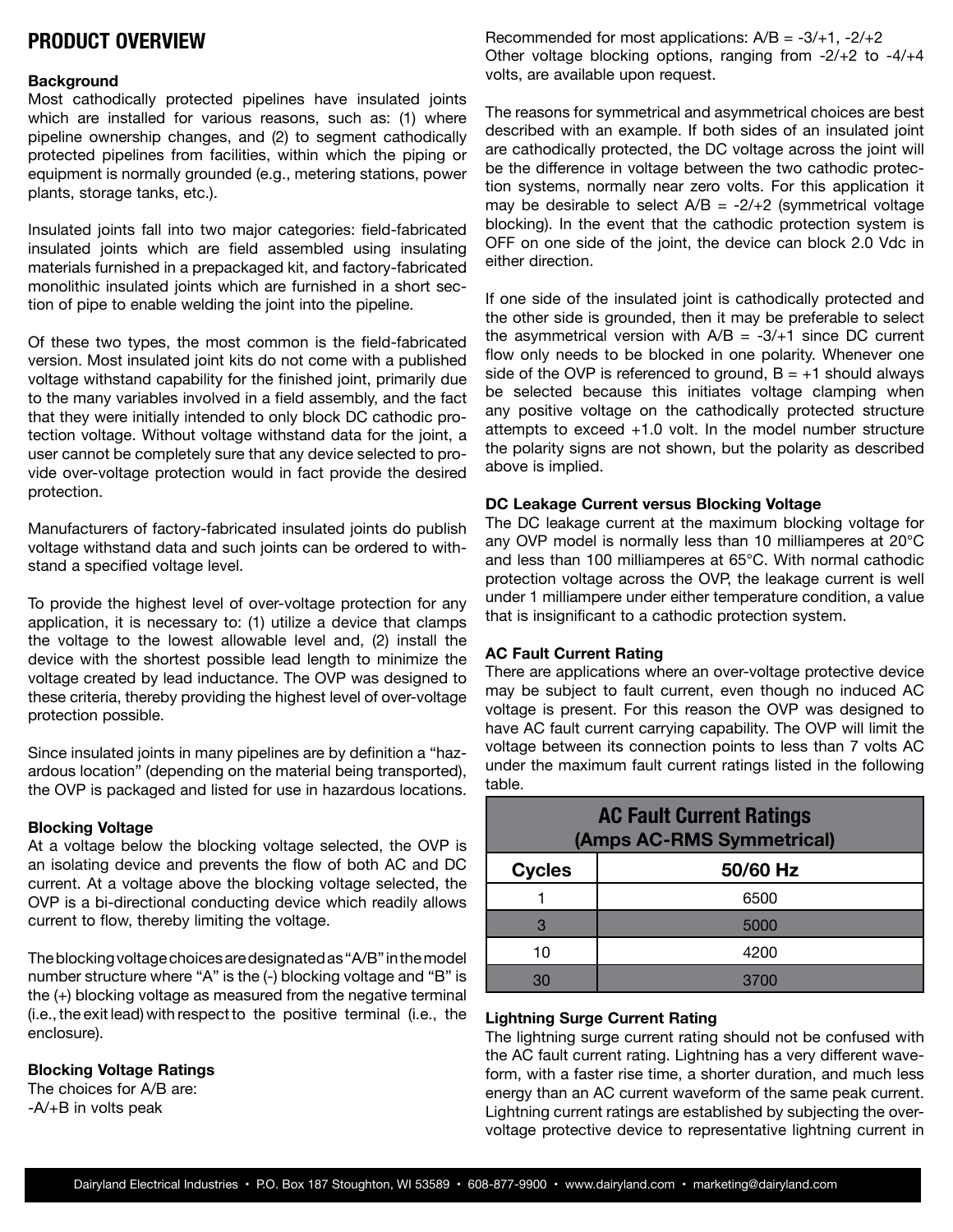### **ORDERING INSTRUCTIONS**



*NOTE: The EAC version is a separate product from standard models, with a Cyrillic nameplate and instruction manual, and references GOST standards only. To purchase, order model with "EAC" suffix. See separate Russian/English EAC manual.*

a high power test laboratory. The waveforms most commonly used are the 8 x 20 microsecond waveform and the 4 x 10 microsecond waveform. The first number represents the time it takes the lightning surge to reach its crest value and the second number represents the time it takes for the current to decrease to 1/2 its crest value.

| <b>Lightning Surge Current Rating</b> |         |  |  |  |  |
|---------------------------------------|---------|--|--|--|--|
| Peak Amperes                          | 100,000 |  |  |  |  |
| Note: 8x20 microscecond waveform      |         |  |  |  |  |

### **Voltage Between OVP Connection Points Due to Lightning**

Voltage measurements were taken between the OVP connection points in a high power test laboratory at 50,000 amperes crest to establish the resulting voltage. The clamping voltage (i.e., the maximum voltage that occurred between the two connection points) was primarily due to conductor inductance. Therefore, the voltage clamping capability of the OVP is almost entirely dependent on how short the conductor can be cut during installation. On most insulated joints, the OVP can, and should be installed with no more than 6"(150 mm) of conductor for most effective results.

Following is a summary of the OVP clamping voltage values that can be expected at 50,000 amperes crest based on actual test results.

### **OVP clamping voltage for a 50kA 8 x 20 microsecond waveform:**

- ≤ 100V with zero conductor length (i.e., at bushing terminal)
- ≤ 1.25kV with 6" (≈ 150 mm) conductor
- ≤ 1.50kV with 12" (≈ 300 mm) conductor

Under field conditions, the actual clamping voltages may be more or less than the above values due to the wide range of lightning surge current magnitudes and wave shapes that can occur.

The primary contributor to clamping voltage is the voltage caused by the very rapid rate of rise of current flowing through conductors which inherently have inductance. This voltage is  $V = L$  (di/dt) where L is the inductance per unit of conductor length in microhenries and di/dt is the rate of change of current in amperes per microsecond. Since di/dt is determined by the characteristics of the lightning strike, the only option to minimize the clamping voltage is to limit the inductance L by keeping the conductor length as short as possible during installation. This phenomenon applies to all devices used to limit voltage due to lightning and is relatively independent of conductor size.

## **FEATURES AND CERTIFICATIONS**

### **Certifications**

The OVP is Underwriters Laboratories (UL) listed as an overvoltage protective device for use in hazardous locations in accordance with NFPA 70, (U.S. National Electric Code) Articles 500-505 for Class I, Div. 1 and Div. 2, Groups B, C, and D. The OVP is also C-UL listed to the above classifications per Canadian Code C22.2 No. 30-M1986 (R2012). The listing is valid for ambient temperatures of -45ºC to +85ºC. The operating temperature code is T5 (85ºC). Protection from over-voltage due to lightning complies with the pertinent requirements of ANSI C62.11.

The OVP is also UL listed as meeting the requirements of an effective grounding path as defined in NFPA 70 Article 250.2, and as suitable for the isolation of objectionable DC current from cathodically protected systems to ground as defined in Article 250.6(E). Similarly, it is C-UL listed for meeting the effective grounding path requirements of Canadian Electrical Code C22.1-12 sections 10-500, 10-806 (1), and bonding per CSA C22.2 No. 0.4-04(2009).

The OVP is certified to the ATEX Directive and IECEx for Zone 1 use for Gas Group IIB+H2 under protection method "d". The ambient temperature range is -45°C to +85°C. The standards used in the evaluation are: IEC60079-0:6th Edition, IEC60079- 1:6th Edition, EN60079-0:2012, and EN60079-1:2007.

The EAC version of the OVP, available by ordering a model number with a "-EAC" suffix, is certified to the EAC requirements of the Customs Union (Russia, Kazakhstan, etc) for use in Zone Class 1, Group IIB+H2 hazardous locations by NANIO-CCVE to: GOST R IEC 60079-15-2010, GOST R IEC 60079-0-2011.

### **Solid-State Design**

The OVP uses proven solid-state components which have an instantaneous response with respect to voltage, thereby initiating voltage clamping immediately when the voltage attempts to exceed the blocking level selected.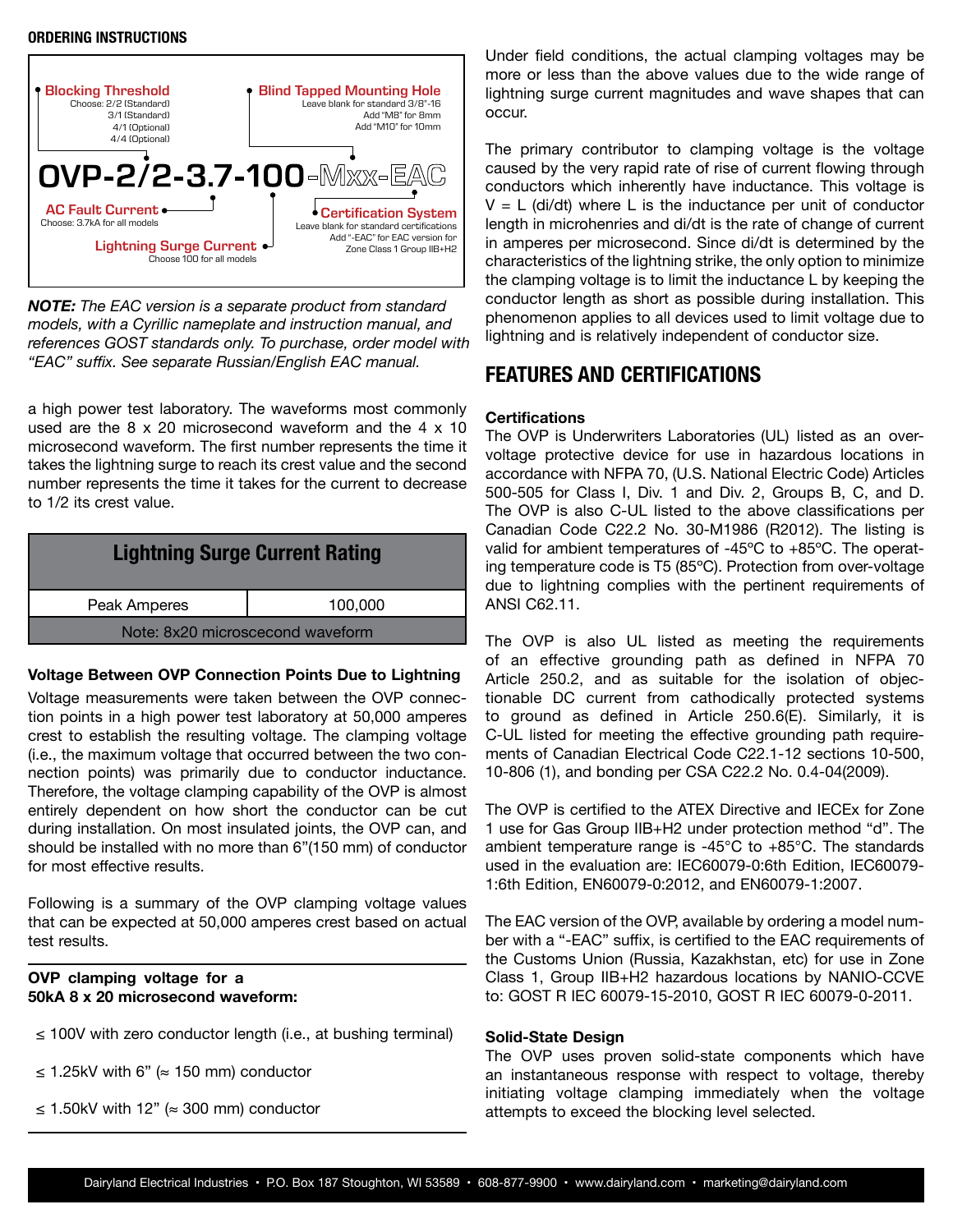#### **Fail-Safe**

An important safety feature of the OVP is that if subject to AC fault current or lightning surge current such that failure occurs, failure will occur in the shorted mode. In the shorted mode, the OVP will carry rated fault current or lightning surge current and still provide an effective grounding (or conducting) path.

### **Field Testing/Maintenance**

The OVP can be field tested with an AC/DC multimeter and clamp-on AC ammeter. Testing procedures are included in the installation instructions. The OVP is completely maintenancefree.

### **Enclosure**

The OVP is packaged in an explosion-proof, hexagonal, nickelplated brass enclosure which is rated NEMA 6P and IP68 and is suitable for indoor or outdoor use, in submersible and nonsubmersible applications. See the OVP outline drawing for dimensional data.

### **Polarity/Electrical Connection**

The enclosure is the positive (+) terminal, and a single #4 AWG  $($   $\approx$  25 mm<sup>2</sup>) conductor, which exits the side of the enclosure through an electrical feed-through bushing, is the negative (-) terminal. It is recommended that the conductor always be cut to the shortest possible length during installation to minimize voltage caused by conductor inductance.

### **Number of Operations**

The number of times that the OVP can be subject to its rated lightning or AC fault current rating is virtually unlimited, provided the operations are not immediately repetitive.

### **Energy Requirement**

None. The device is totally passive.

### **Ambient Operating Temperature**

-45º C to +85º C

### **MOUNTING OPTIONS**

### **Mounting Accessories**

Numerous mounting accessories are available from Dairyland to aid in the proper installation of the OVP. Detailed accessory information, including complete installation instructions are [a](http://www.dairyland.com/accessories)vailable on the Dairyland website here: [Dairyland Accessories.](http://www.dairyland.com/accessories)

#### **Specific Installation Guidance**

The Dairyland website contains detailed information on the installation methods specific to a given application. For wiring diagrams and/or application guidance, see [Dairyland Applica](http://www.dairyland.com/applications)[tions.](http://www.dairyland.com/applications)